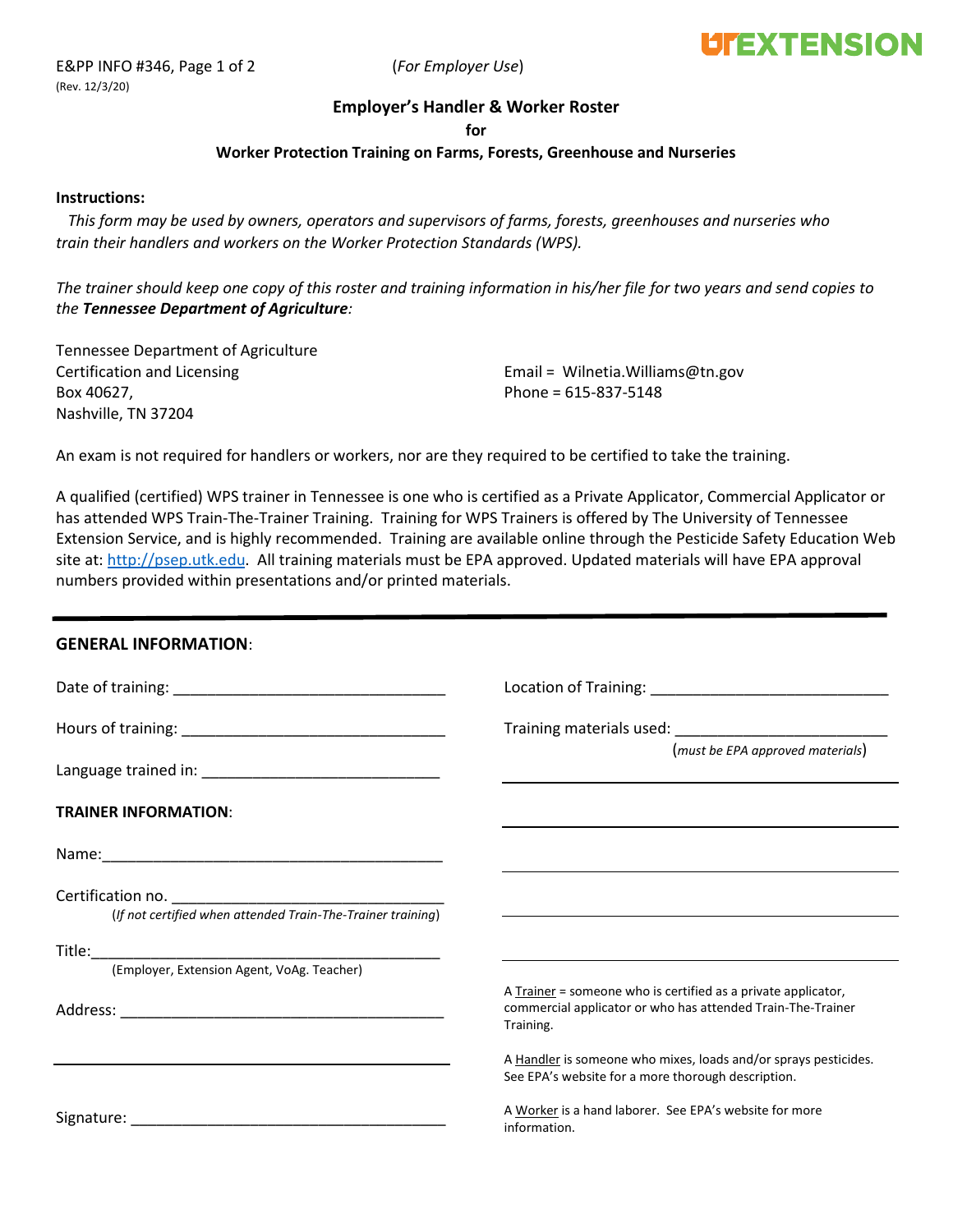

# **Employer's Handler & Worker or Train-the-Trainer Roster For Worker Protection Training On Farms, Forests, Greenhouse & Nurseries**

Rosters should kept on file for 2 years. You should send a copy to the Tennessee Department of Agriculture.

Page 1 of E&PP INFO #346 should accompany this page.

| Worker | Handler | Trainer | VoAg.<br>Student | Printed Name and signature<br>(please write legibly) | Home Address | County | Date |
|--------|---------|---------|------------------|------------------------------------------------------|--------------|--------|------|
|        |         |         |                  |                                                      |              |        |      |
|        |         |         |                  |                                                      |              |        |      |
|        |         |         |                  |                                                      |              |        |      |
|        |         |         |                  |                                                      |              |        |      |
|        |         |         |                  |                                                      |              |        |      |
|        |         |         |                  |                                                      |              |        |      |
|        |         |         |                  |                                                      |              |        |      |
|        |         |         |                  |                                                      |              |        |      |